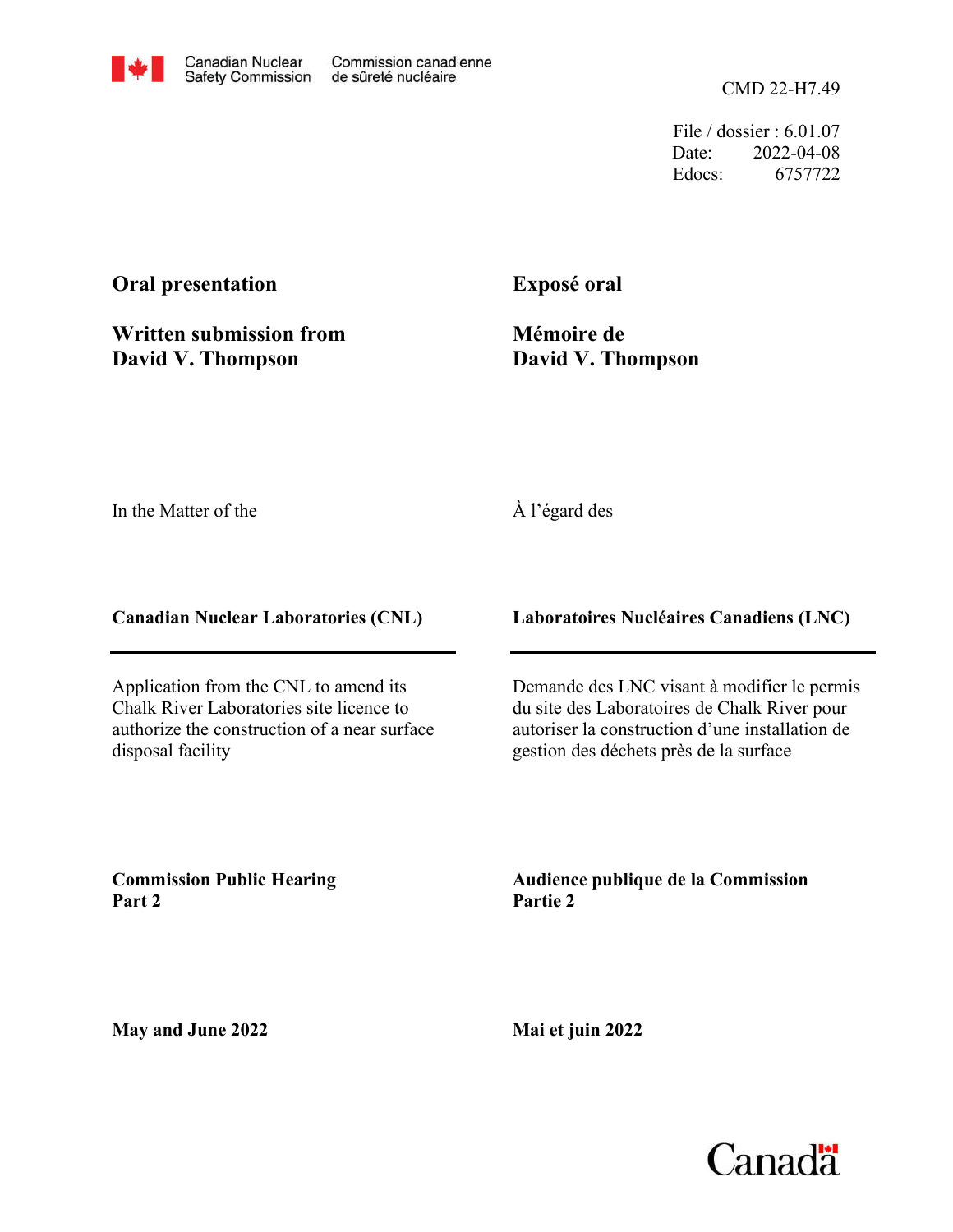Senior Tribunal Officer, Secretariat Canadian Nuclear Safety Commission **280 Slater Street P.O. Box 1046, Station B** 

Ottawa, Ontario K1P 5S9

Date: April 8, 2022

Subject: Canadian Nuclear Laboratories' application to amend its Chalk River Laboratories site licence to authorize the construction of a near surface disposal facility IAA Reference Number: 80122

Dear Secretariat:

I am a long term resident of North Renfrew and have served my community as a Municipal Councillor, County Reeve, Public School Board Trustee and Mayor of the Town of Deep River. I also served as the Chair of the Community Liaison Group (CLG) tasked with locating a host municipality for the low level radioactive waste located in the Town of Port Hope.

The NSDF proposal deals with the realities of the day. This is not a judgement on the pros or cons of nuclear energy, nor is it a discussion about whether nuclear waste should or should not be on the Chalk River site. The question before the CNSC is what now?

I am not a scientist, geologist or an expert on radiation contamination. What I do know is the waste exists and the status quo of "do nothing" is not a viable option.

The risks associated with digging up and transporting the waste to another off site location far exceeds any potential benefits. This was clearly demonstrated during the Port Hope project.

My concerns about contaminant migration into the Ottawa River are valid. No reasonable person would willingly contaminate a waterway that provides potable water to millions of people.